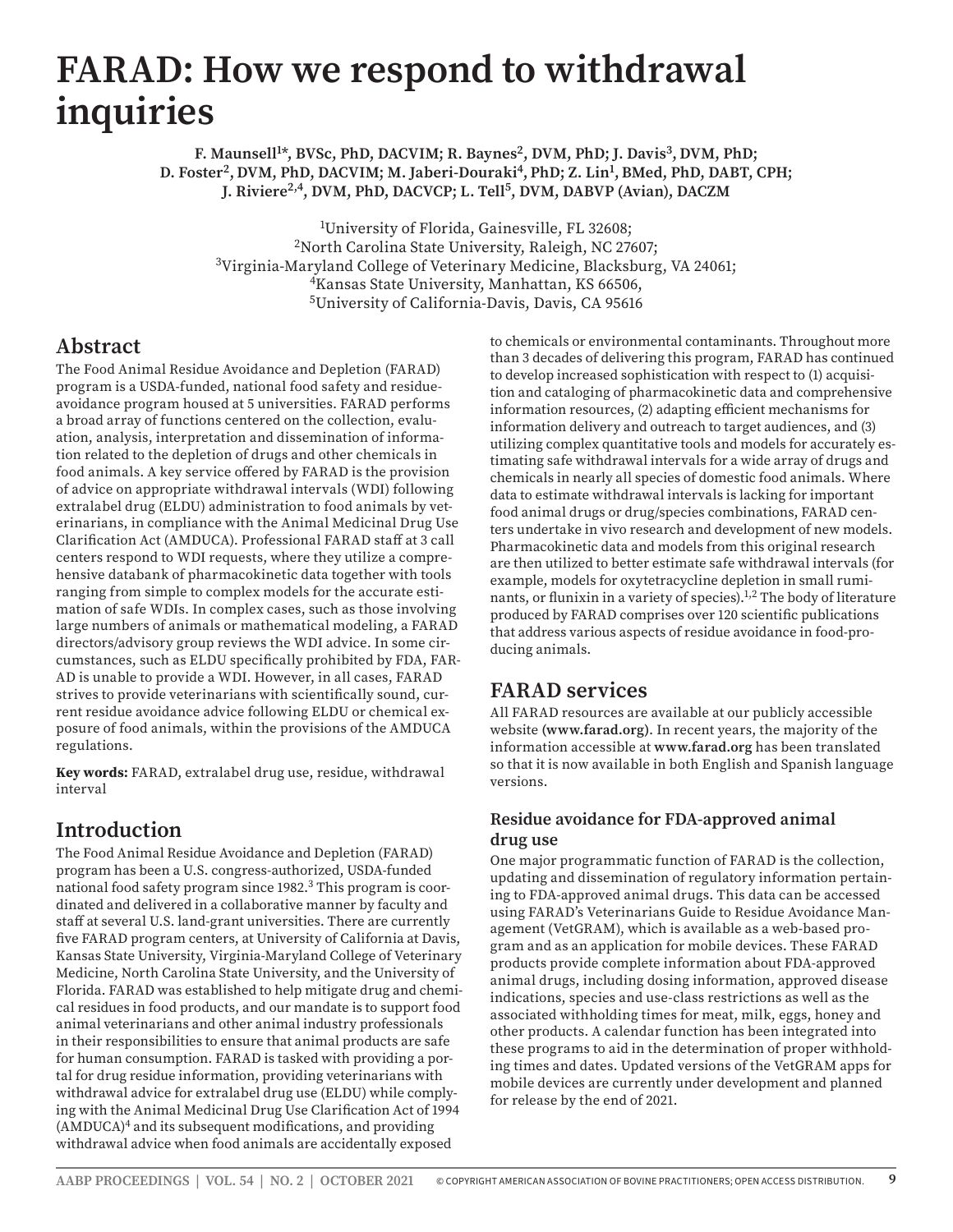## **Withdrawal interval recommendations for extralabel drug use**

The FDA-approved withdrawal (or withholding) time (WT) is the period following the administration of an FDA-approved animal drug, in accordance with label guidelines, for which the animal and its products must be withheld from food production. The WT represents the period after which the concentrations or a drug or its metabolites in tissues or other animal products, fall below the FDA-established tolerance level (the concentration that FDA has determined is safe for human consumption). As distinct from the FDA-approved WT, veterinarians practicing ELDU are required to "establish a substantially extended withdrawal interval prior to marketing of milk, meat, eggs, or other edible products supported by appropriate scientific information".4 A withdrawal interval (WDI), provided by FARAD, is the time following ELDU until drug concentrations in tissues or animal-derived products are estimated to fall below the FDA tolerance, if there is a tolerance established for that species/animal class/drug/matrix combination, or to undetectable concentrations (or the FSIS analytical limit of detection for the marker residue, drug or metabolites) if no tolerance is established. Note that when a drug is administered to a food animal species or class for which it is not approved, tolerances have not been established for acceptable residues of that drug or its metabolites in meat or other products of treated animals. In those circumstances, detection of any residue in products marketed for human consumption is considered a violation and subject to regulatory action (i.e. the tolerance is zero for the drug or its metabolites in meat or other products).

FARAD provides residue avoidance advice for veterinarians practicing ELDU in food animals through 1) general educational resources on the **www.farad.org** website, 2) a WDI lookup tool, which contains WDI recommendations from FARAD Digest publications for selected ELDU in cattle, swine, goats and sheep and, 3) expert-mediated responses to individual requests for WDI advice from veterinarians submitted via a nationwide toll-free hotline (1-888-USFARAD or 1-888-873-2723) or through a web-based online submission portal, **http://cafarad.ucdavis. edu/FARMWeb/** (link on the FARAD homepage, **www.farad. org**). In 2020, FARAD addressed 3,926 specific inquiries that directly involved 10.8 million animals, representing a 4.2% increase in requests over 2019 and reflecting a long-term trend of increasing demand for this service.

#### **Other resources on residue avoidance**

The FARAD website has links to a number of species- or topicspecific web pages which provide resources for users with specific interests. Examples include information on drug use in backyard poultry, bees, small ruminants and other species, the FDA's prohibited and restricted drug/drug classification list; resources on Veterinary Feed Directives; links to FARAD Digests, which are summary or review documents published in *JAVMA* that address pertinent issues of residue avoidance in food animals; and a Bibliographic citations lookup tool, which is a searchable database of documents or references containing time versus drug concentration data from live animals. A recent addition to FARAD web-based resources has been a Commercial Drug Residue Screening Test (Rapid Assay) database of drug residue screening assays commercially available in North America (**https://cafarad.ucdavis.edu/RapidAssay/rapidassay. aspx)**; the database is searchable by species/drug/matrix combinations, and includes the sensitivity of the test and the FDA tolerance for that drug.

## **How FARAD responds to requests for WDI advice**

Requests for WDI advice that are submitted online or via the hotline are answered at one of the three FARAD call centers (at UC-Davis, NCSU, and VM Colleges of Veterinary Medicine) on a rotating schedule. Trained, doctoral-level professional FARAD staff members respond to requests, supervised by the FARAD director at their respective institution.

Initial screening is undertaken to determine if the request is consistent with AMDUCA guidelines for ELDU. Under AMDU-CA, only a licensed veterinarian with a valid veterinary clientpatient relationship can use and prescribe drugs in an extralabel manner.<sup>4</sup> Requests for a WDI for ELDU from someone other than a veterinarian will not be processed; the person who submitted the request is advised to have their veterinarian contact us. If they do not have a veterinarian, they might consider contacting the closest college of veterinary medicine, Extension veterinarian, or the state veterinarian. FARAD does endeavor to provide WDI advice to producers or other industry professionals dealing with accidental exposure of food animals to environmental contaminants or chemicals, although we strongly encourage veterinary involvement in these cases. Requests are also screened to make sure that they do not entail ELDU prohibited by FDA; such requests are referred to the FARAD directors/ advisory group. FARAD is only able to answer requests for withdrawal advice from within the U.S.

Following the initial screening of requests, the next step is to determine whether data exists on which to base a WDI estimation. Steps undertaken here include a review of relevant prior responses, as well as a FARAD databank search for information on this species/animal class, drug, tolerances, target organ or matrix, half-life in the target organ, marker residues, and limit of detection for regulatory analytical methods. The data in the databank originates from FARAD's own research, from published data in the scientific literature, new drug approval applications, and numerous other sources. The databank is compiled and maintained at UC-Davis, where relevant data on drug and chemical depletion in food animal species is extracted from its source, modeled, and entered into a computer-based archival databank that is readily searchable for customized information retrieval. Because many factors can influence how rapidly an animal eliminates a chemical residue, information about diet, age, gender, breed and disease status are taken into consideration. Responders also search FARAD's bibliographic database for other relevant information. When there is little or no data available through the above resources, responders search foreign drug approvals databases and recent documents available under the Freedom of Information Act associated with applications for drug approvals. AMDUCA stipulates that the withdrawal interval established by the veterinarian following ELDU must be supported by appropriate scientific information. If there is no relevant data available on which to estimate a WDI for the drug or chemical in question, then FARAD is unable to provide an estimated WDI.

Once relevant data have been obtained by FARAD responders, the next step is the prediction of tissue depletion of the drug. In certain situations, this may involve the use of simple mathematical extrapolations to predict tissue depletion of drugs or chemicals. In other situations, especially when less applicable information is available, the extrapolation process may necessitate the use of novel models with complex algorithms in order to predict depletion profiles.